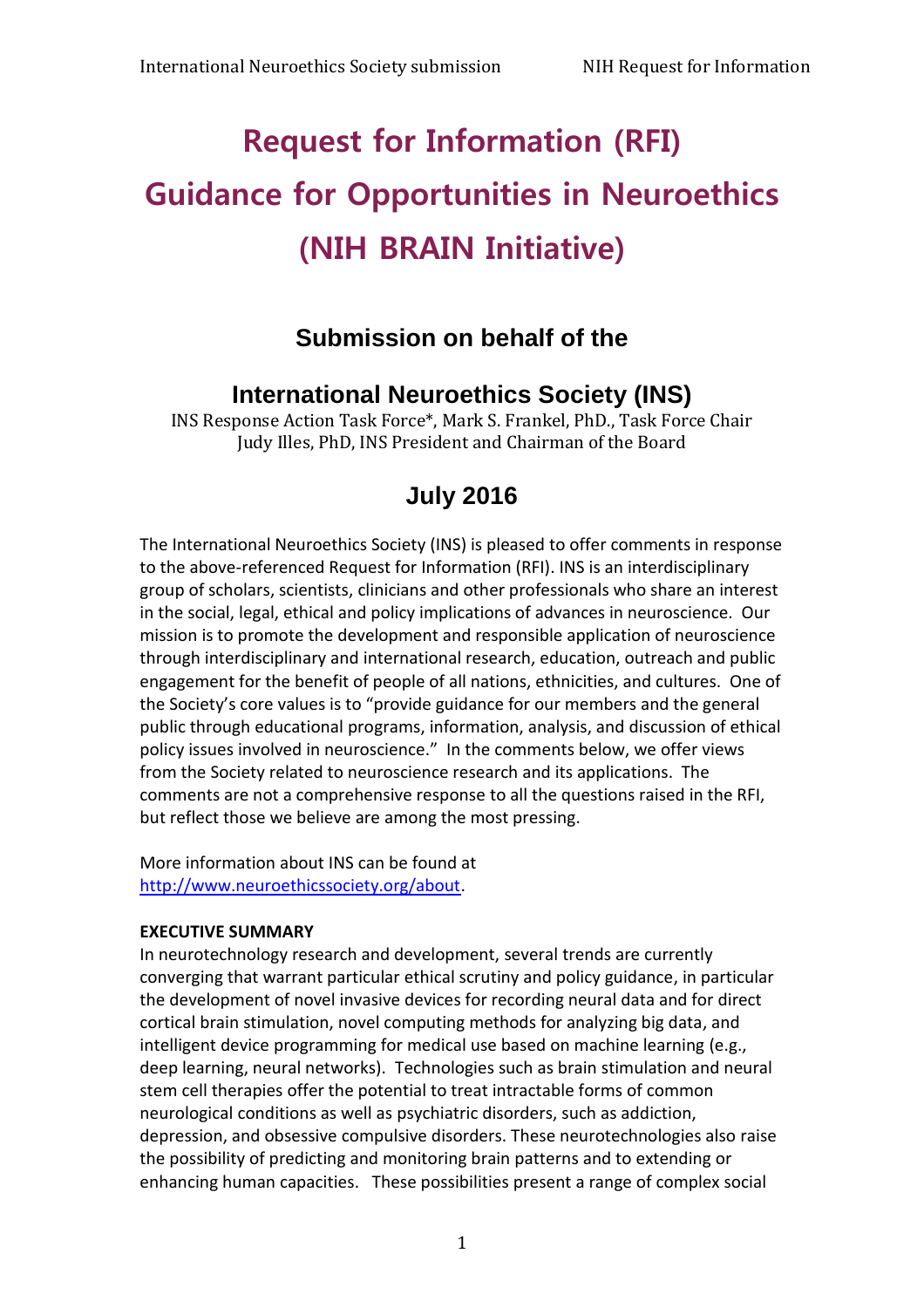and clinical challenges, in addition to the scientific imperative to demonstrate their safety and efficacy when used to treat persons with disorders. A summary of the key social and policy considerations from this submission is presented below:

Areas for policy guidance that might be useful for Principal Investigators and Institutional Review Boards regarding emerging neuroethics issues associated with neurotechnology research and development. We welcome responses that point to specific strengths or weaknesses in current policies and suggestions for how we can expand and/or improve these policies.

- Emerging neurotechnologies can have subtle but significant impacts (both positive and negative) on a person's health and well-being. These impacts may emerge despite effective treatment of the target symptoms. Clinical trials of emerging neurotechnological interventions must anticipate and examine potential side effects of neurotechnological interventions, including the impact on overall well-being and quality of life. Current assessment of neurotechnological interventions on patients' overall health and well-being often fail to provide the full picture needed to assess the benefits of the interventions. *As such, a more comprehensive and uniform set of metrics should be developed to assess patient's quality of life and wellbeing before and after interventions.*
- Novel intracranial devices pose specific medical risks such as central nervous system infection or epileptic seizures. *Therefore, current safety guidelines and regulations of invasive medicinal products should be reviewed with respect to whether they are adequate for risk assessment of these devices.*
- Assessment of the positive and negative consequences of novel neurotechnologies will also need to consider their impact on families and caregivers. *As such, measurement of improvement, when applicable, should consider a broader definition of outcomes, one that includes these networks of care.*
- Initial trials of emerging invasive or risky neurotechnologies (e.g., deep brain stimulation (DBS)) involve case reports or case series of treated individuals. The trials of these technologies are particularly vulnerable to publication bias, both from non-publication of results and the small sample sizes reported in published work. Current repositories of research (such as clinicaltrials.gov) have some initial information on clinical trials but often no follow-up with updates or results is provided by the researchers. This *lack of up-to-date information on clinical trials is worrying, as it distorts the evidence base supporting the use of these technologies, and should be addressed by researchers and policy makers.*
- The increasing capabilities of intelligent software in solving complex problems (e.g., the AlphaGo software of Google DeepMind or self-driving cars) makes these programs attractive for medical neuroscience, particularly for automated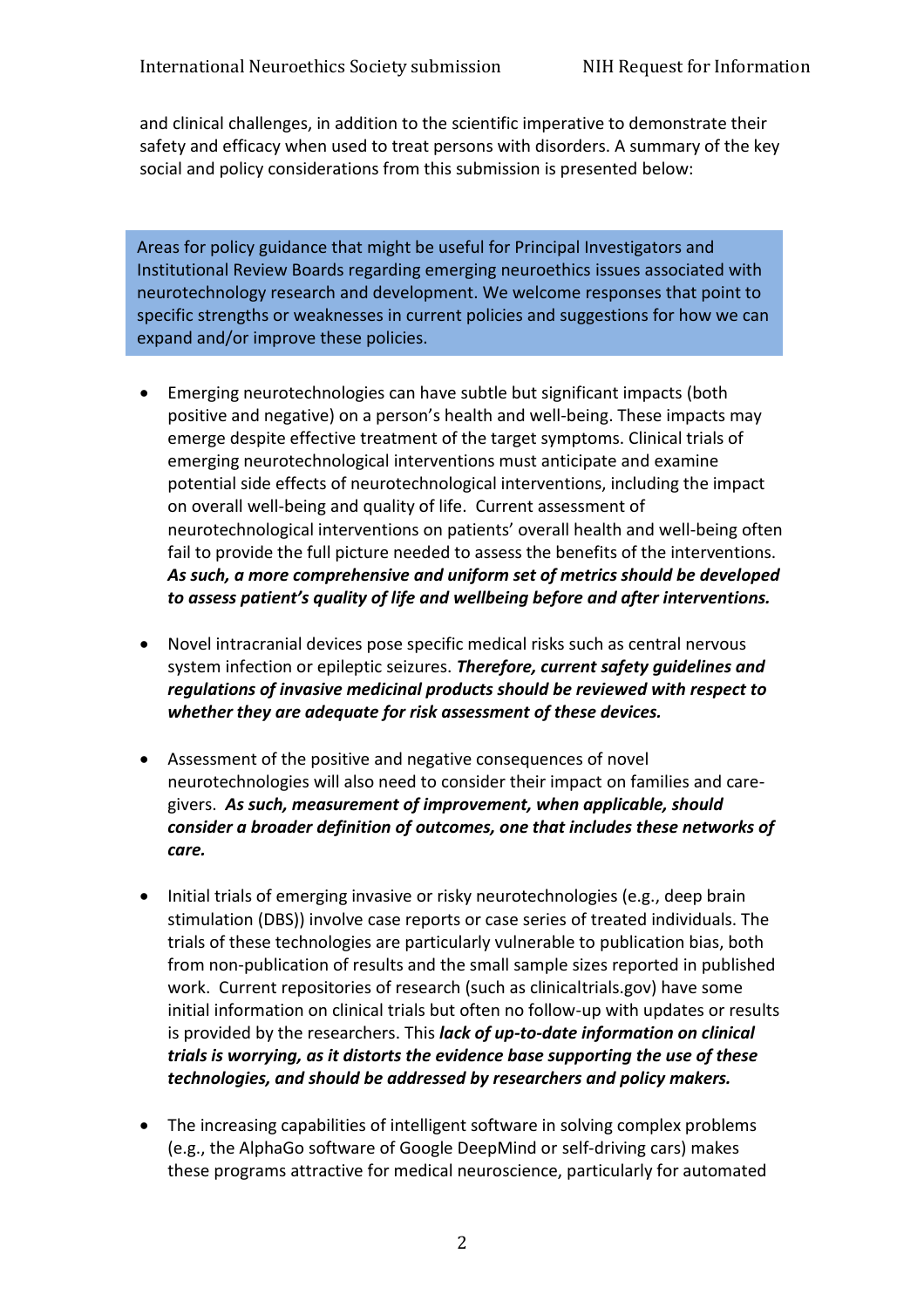image processing and for brain-computer interfacing. With the increasing complexity of the software, however, particular decisions of the programs may be impossible to predict or infer retrospectively. This may open an *accountability gap* in cases in which an intelligent systems fails and a user (e.g., a severely paralyzed patient with a brain-computer interface (BCI) or a third-party is harmed as a result. *There is a need to review current regulatory oversight regarding intelligent, (semi)autonomous systems, and, where appropriate, to consider closing any policy gaps found to exist.*

- Pairing medical devices for brain-computer interfacing (or DBS) with intelligent software may also adversely affect a person's sense of self, personal identity and autonomy. Very few studies have investigated this area and further research employing various quantitative and qualitative methods is urgently needed. *Researchers should consider, for example, whether trials with medical devices that interfere with or make use of neural activity should mandatorily include the collection of data on a person's mental well-being and effects of the device on personal identity and autonomy.*
- *It is important to consider proactively the ethical implications of novel technologies before they are widely used. In doing so, researchers and others must be mindful of the impact that speculative concerns about possible misuses of a technology may have on public and patient views of the technologies*. Such speculation may unwittingly raise expectations about the effectiveness of experimental technologies, in ways that impair patients' ability to consider fully and accurately the risks of participating in trials of these technologies. The way in which health care is provided and the effectiveness with which it is delivered can be affected by diverse opinions towards the condition being treated. In such cases, risky or invasive neurotechnologies should not be used to compensate for a failure to provide good access to current treatments optimally provided.
- *Neuroscientists also need to consider potential adverse social side effects of research on novel neurotechnologies*. One such effect is overemphasising the neurobiological causes of a disease and narrowly focussing on high-risk neurobiological solutions at the cost of providing good psychosocial care and support. Concentrating only on the neurobiological characteristics for many common mental disorders can lead to a focus on the severe forms of illnesses at the expense of ignoring the needs of the majority of individuals with less severe forms. Likewise one should not lose track of preventive strategies. As more is learned about the impact that environmental, epigenetic and the microbiome changes have for brain and mental health, initiatives to address and mitigate the negative influences of these factors to brain and mental health should be considered.
- It is often assumed that neurobiological explanations of mental illness, often captured in the phrase "a disease like any other" or in describing mental illnesses as "brain diseases," will increase acceptance of mental illness as real conditions and reduce the stigma and discrimination many face. This claim needs to be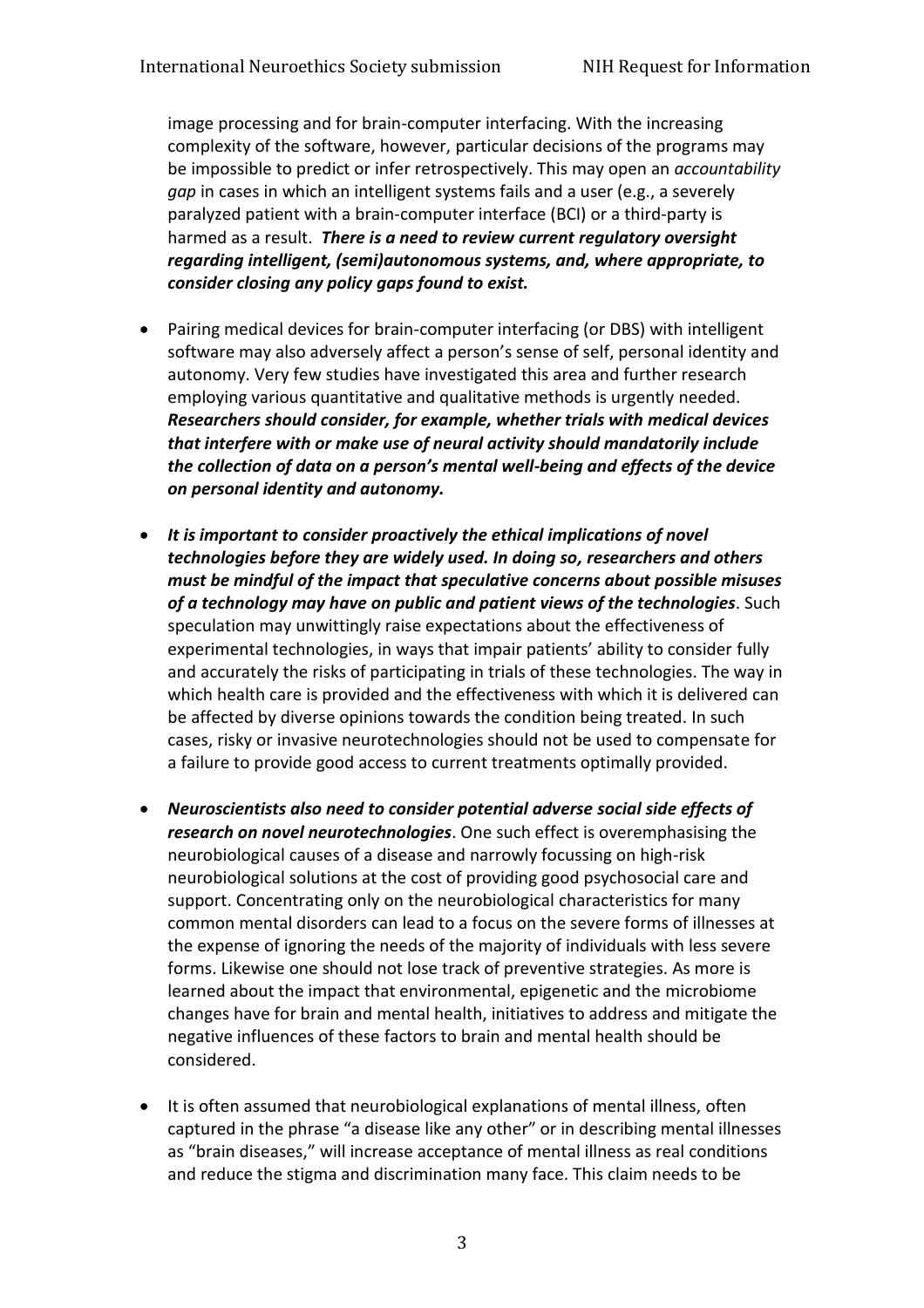rigorously evaluated. While it appears that this may have been the case with disorders such as depression, there is growing evidence that neurogenetic explanations of disorders such as schizophrenia and drug addiction may increase stigma and discrimination by making these individuals' behavior seem less under their control and therefore dangerous. *Research needs to be conducted to examine the impact of neurobiological explanations on affected individual's belief in their ability to overcome their condition (e.g., self-efficacy) and their willingness to seek treatment.* 

 *It is important to assess how neurobiological explanations of mental illness impact the legal system, both in terms of responsibility as well as in cases when neurointerventions are offered as forms of rehabilitation*.

The evolving breadth of neural data and associated issues such as:

- Who should own the data (the research participant, the investigator, the institution, the public)?
- Storage of data (in the cloud, via federated databases?) and security concerns
- Who should have access to these data (by whom, how quickly, for how long, types of data)?
- Privacy concerns and protection from discrimination for those whose neural data are shared
- Unintended uses of data
- Progress in medical neuroscience is tightly linked to novel, evolving and intersecting fields of computer science such as data science, neuroinformatics, and machine learning. Because of the increasing computational capability for inferring mental states (mind-reading), *identifying neurophysiological traits from neural data (neuro-typing), and de-identification, the question of data privacy (ownership) and security (access) is pertinent and largely unresolved.*
- There is a pressing need for the following steps to address the uncertainty attached to the growing mountain of neural data:

(1) *Review existing guidelines for study protocols, clinical trial guidelines and other relevant documents to determine whether data privacy and security norms, policies and procedures are up-to-date with respect to emerging computing capabilities;*

*(2) Survey of experts in the fields of neuroengineering and computational neuroscience (in both the public and private sectors) on the capabilities and current state of methods for neurotyping, mind-reading and other methods that pose threats for exposing personal information of subjects; (3) Support efforts to deliberate potential threats for neural data privacy and security with the help of experts in the field of computing science and data security, end-users and other relevant stakeholders (including*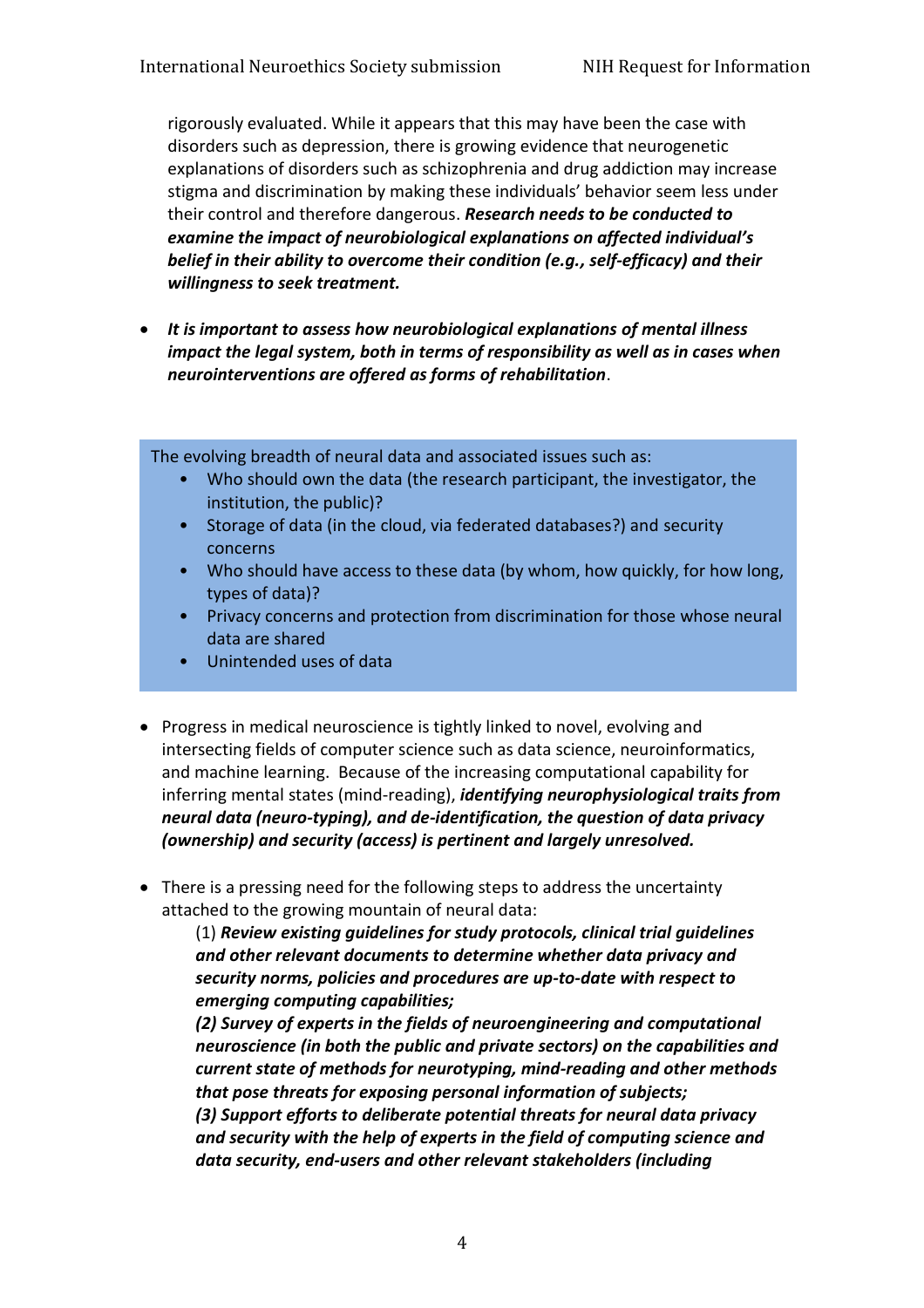*commercial interests involved in the manufacturing and selling of data devices).*

*(4) Solicit opinions of legal scholars in the field of data privacy and security on whether neural data constitute a special type of data that warrant other levels of data security as compared to conventional medical or personal data (which can also be used for de-identification, stigmatization or other misuses); and*

*(5) Encourage greater crosstalk between governmental agencies (e.g., NIH, FDA, Office of Civil Rights (OCR)) to align regulatory directives regarding device/information security in this sphere.*

 There has been a wide discussion of the ethical, policy, legal and social implications of genetic information and biobank data. The Brain Initiative should examine work done in this area in order to: *(1) assess if and how neural data is any different from other sources of biological data, and (2) draw insights from previous big initiatives regarding other types of biological data.*

Special considerations associated with novel neuromodulation and neuroimaging technologies:

- Activation and monitoring of devices (who does it, when is it done)
- Responsibility for the long-term maintenance of such devices
- Security regarding the telemetry of data to remote storage devices
- Potential culpability concerns regarding predictions from neural data
- Activation and monitoring of the device will depend on the technology being employed and the condition being treated. It is therefore unlikely that a fixed protocol can be developed for such studies. The protocol must be transparent, clearly communicated to the participant, and must be guided largely by what is in the participant's best interest. *Developing more robust measures for determining the best interests of participants should be a priority*.
- More research is needed regarding the possibility of patients self-managing their own devices. On the one hand, this might provide them with greater ownership over something that essentially will become part of their body. On the other hand, this also might make easier for third parties to hack or interfere with the devices. Likewise more research is needed in the type of parameters that patients should be able to change and the level of freedom they should have over their devices. This *research should also address concerns regarding the addictive potential of electronic "self-stimulation," the induction of severe personality changes (e.g., impulsivity or mania) or errors made in self-adjusting*.
- Trials of emerging neurotechnologies, such as the surgical implantation of recording or stimulating electrode devices, must take into consideration the long-term maintenance of the devices as well as continuity of care for the research participants, particularly in cases where adverse occur in the trial. Such responsibility needs to be factored into the initial design and budgeting of the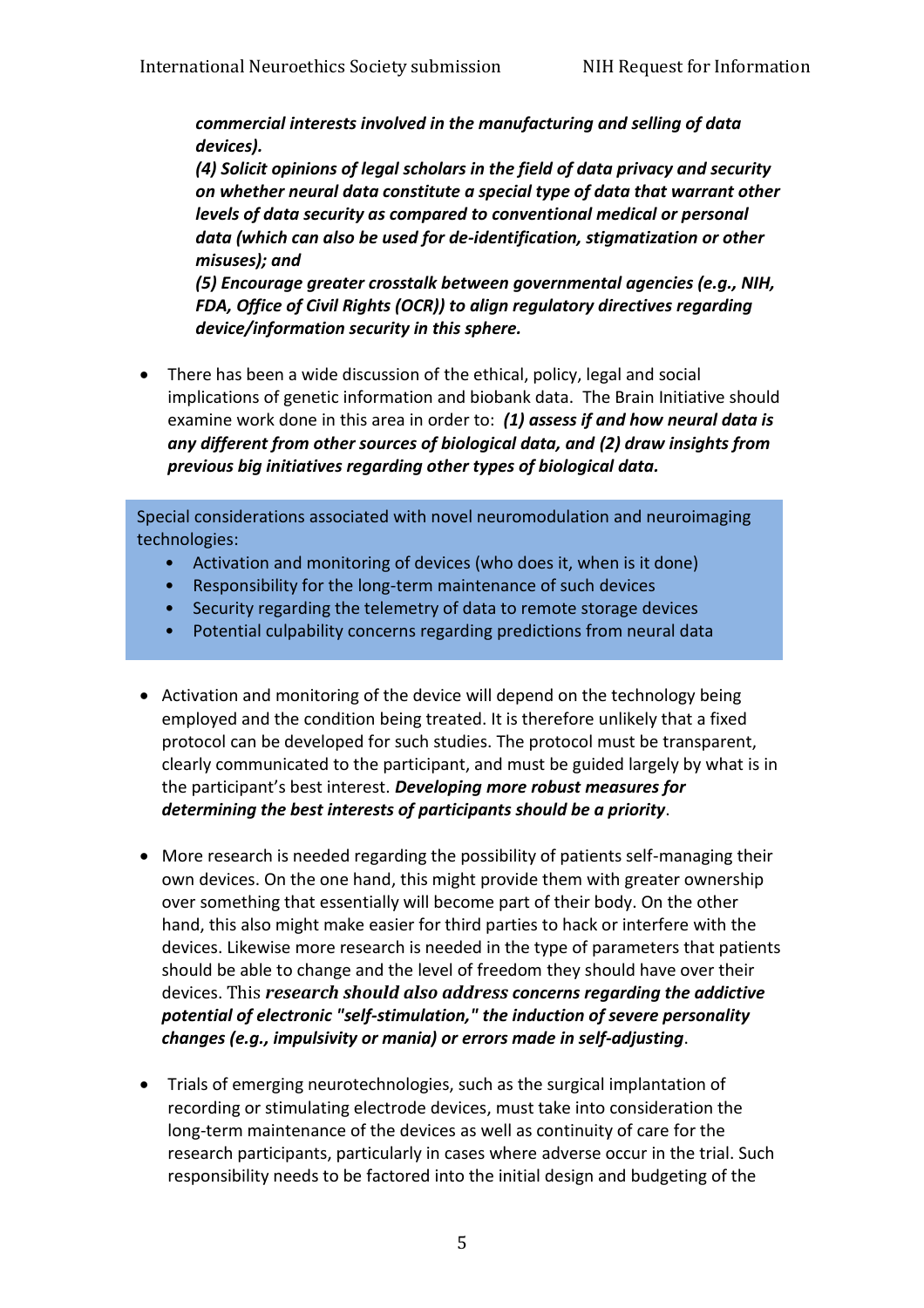trials. *Considering the vulnerability of research subjects undergoing these experimental procedures, contingencies should be established to manage the follow up of participants in cases where trials are discontinued*.

- It is researchers' responsibility to ensure the security of participants' personal information. It is critical that any potential risks to their privacy are articulated to the participant in a manner that is clearly comprehensible. For example, the risks created by the communication of information using modern wireless devices that record sophisticated personal information can be difficult for many research participants to understand. Therefore, *research is needed to assess the means to responsibility for communicating the risk in a way that is understandable to the participant, possibly using visual aids* (see Informed Consent below).
- Incidental findings and predictive quality of neuroimaging and related data. This point has been connected in the past to ways in which anatomical data are interpreted; interpretation of incidental findings of functional data is key for the future. For example, many authors have raised the issue that the current state of brain imaging one should be careful to use it for prediction*. Is there a point when neuroimaging data should be used for prediction? Should it be used only for predicting clinical outcomes, or other issues such as its use in neuromarketing and for predicting the likelihood that someone might commit a crime?*
- Another concern is the *process of quality control of software tools that analyze neural data*. Often these programs are custom-made, in-house developments coming out of universities or other research facilities and are maintained by a dedicated group of (often just a few) individuals. The quality control of the program code and independent assessment of a program's validity are often lacking or incomplete. This is highlighted by a recent study that revealed a 15 year-old bug in a commonly used neuroimaging software and showed that statistical inference on brain activation at the cluster-level in functional magnetic resonance imaging (fMRI) is often invalid, calling up to 43.000 fMRI studies of recent years into question (Eklund *et al.*, 2016).

How to best integrate neuroethics, as appropriate, in workshops and training opportunities and when communicating neuroscience research findings to:

- Press
- Lay public
- Political leaders
- Scientific Community
- Neuroscience training and workshops need to routinely include training and education about the ethical, social and policy implications of neuroscience research. Scientists cannot turn a blind eye when their research leaves the lab and enters the public domain. This requires an appreciation of the ethical, political and social factors that can impact upon the way that the results of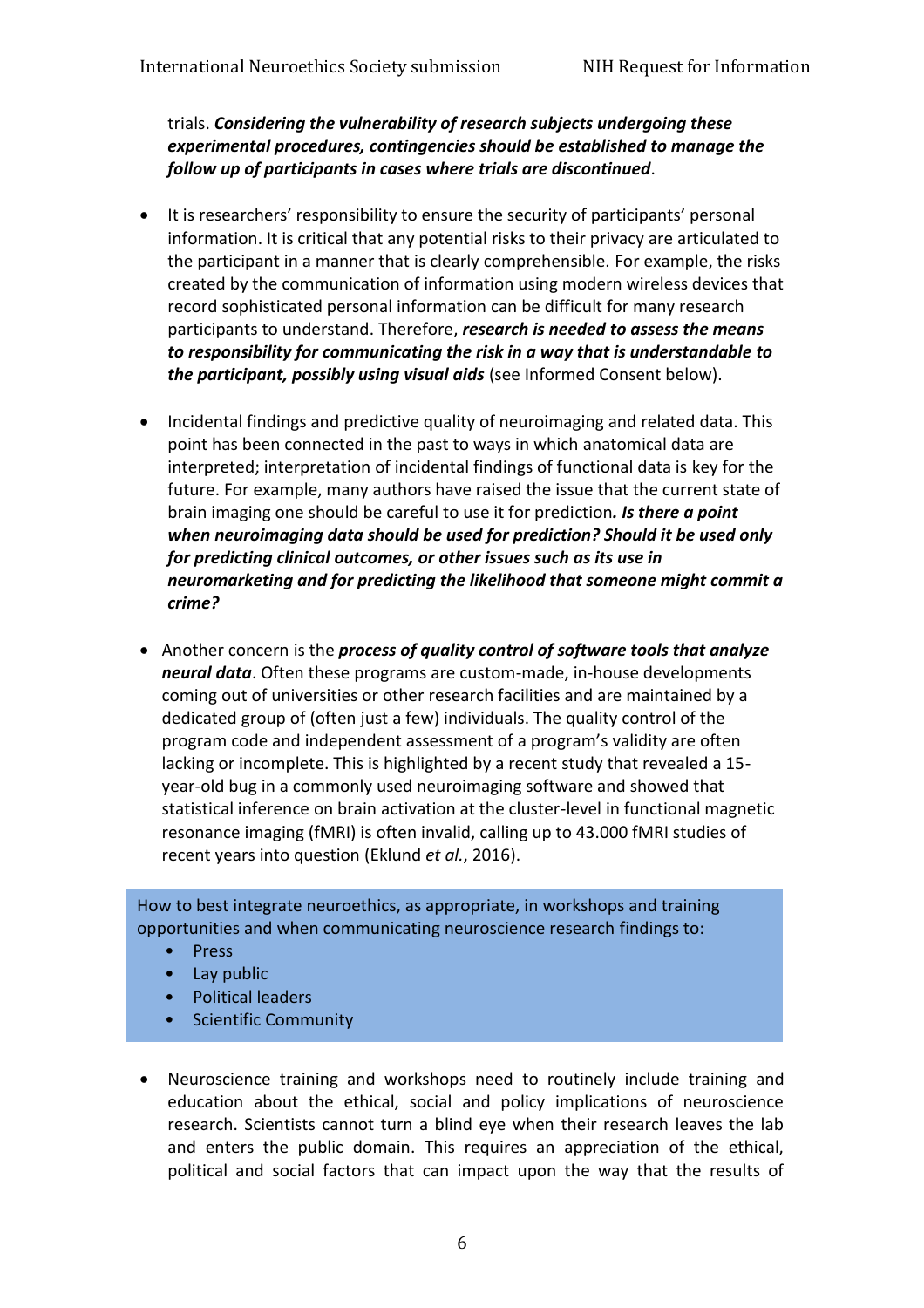scientific research (whether technological or theoretical) are perceived and used by various stakeholders within the community. *Educational initiatives should encourage critical reflection on the practical consequences neuroscience and neurotechnology have for individuals and society.*

- Training in *scientific outreach about neuroethical issues* should be incorporated into academic training, particularly at the PhD level.
- People who are potential users of these technologies may be experiencing severe mental illnesses or cognitive disturbances that drastically impact on their quality of life. These individuals are often desperate for a panacea for their condition. Taking into account these patients' expectations is a significant challenge. *More research is needed to better understand patient expectations and mitigate the adverse consequences of unrealistic expectations*.
- Other potential users of neurotechnologies are overall healthy people with a desire to improve certain cognitive areas or sustain well-being. In these cases, it is also important to *engage with these other users, who might more easily get access to certain neuromodifiers (such as transcranial brain stimulation devices or drugs).*
- Neuroethics can play an important intermediary role in communicating neuroscience and moderating discussions between stakeholders. The neuroethics community consists of scholars and professionals from a variety of academic backgrounds such as clinical medicine, clinical neuroscience, basic neuroscience, philosophy, law, computer science, and neuroengineering. Many neuroethicists have expertise in multiple areas and in both the private and public sectors. Neuroethicists are therefore well placed to *provide a moderating and mediating role between stakeholders with differing opinions and objectives.*
- Engagement with policy makers and politicians related to the development of policies/position statements or guidance must involve those directly affected (and their caregivers) by disorders of the brain or receiving brain interventions. *Participatory models of political decision-making such as the concepts of deliberative democracy and citizen juries (Habermas, 1994) should be explored as useful frameworks for soliciting the knowledge and attitudes held by all stakeholders regarding novel neurotechnological devices.*

Informed consent issues, specifically pertaining to studies using novel neurotechnologies:

- Establishing greater uniformity in the informed consent process
- The participant perspective on the consent process
- How consent permits/hinders what is possible with technological advances
- Issues for special populations such as pregnant women, children, and those with physical and/or intellectual disabilities or cognitive impairment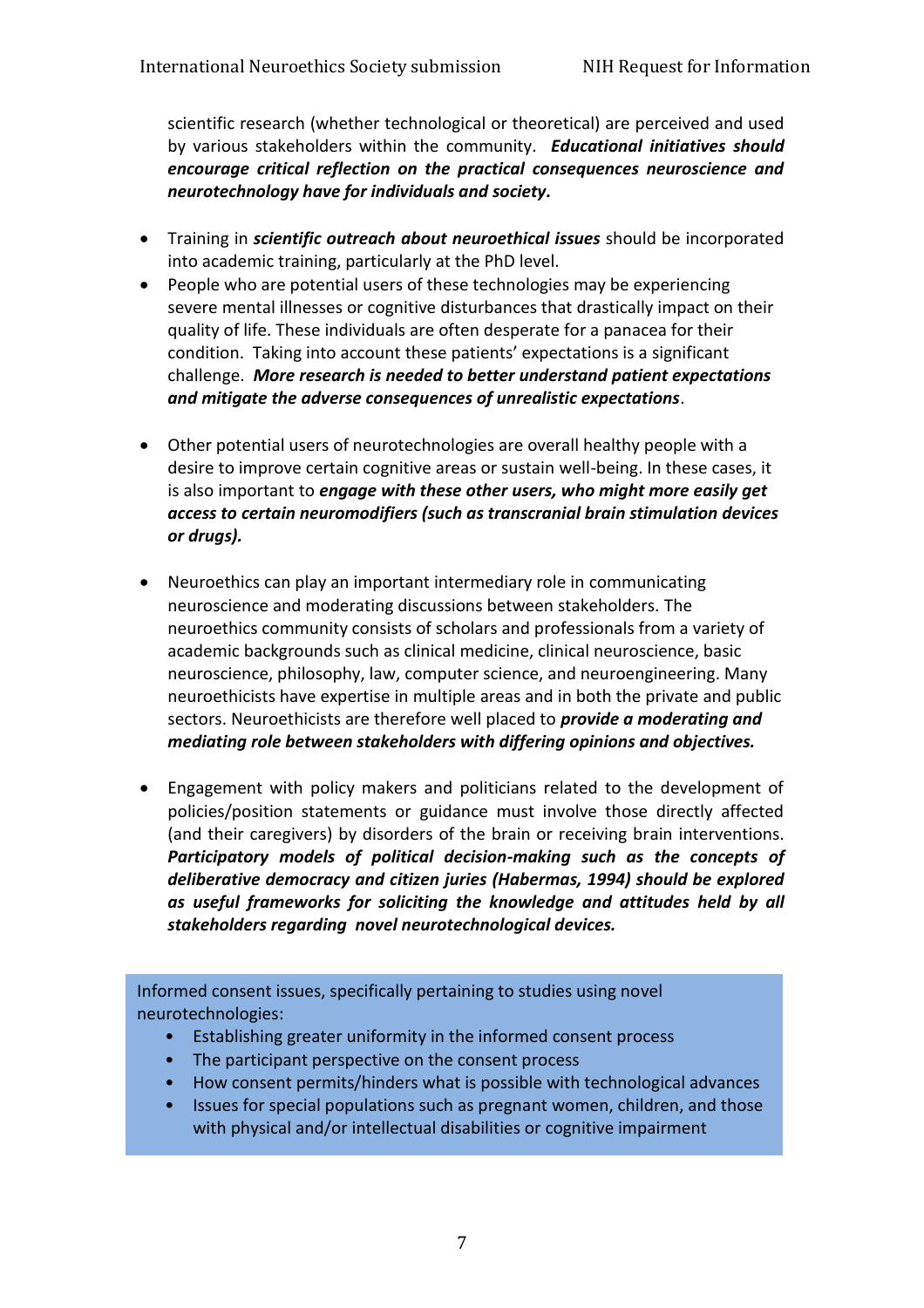- The complexity of research or clinical trials involving emerging neurotechnologies can be difficult to fully comprehend. Participants may also be experiencing neurocognitive adverse events that impair their ability to comprehend fully the implications of participating in research or trials. Participants may also be desperate for a cure for their condition or under some form of social coercion (e.g., from friends or family) to undergo treatment. The Informed consent process needs to be robust and aimed at sufficiently communicating to participants in ways they can understand and consider the issues pertinent to them and their wishes. *The informed consent process requires adequate validation to determine that potential research participants heard, understood, and can recall what they were told*.
- *The informed consent process needs to go beyond the single event of providing information exemplified by the legal process of signing an informed consent form*. For clinical trials in particular, obtaining consent should be an ongoing process that engages the patient and creates a strong and trusting researcherpatient relationship, one that validates the patient's experiences and aims to maximize autonomy.
- Patients with serious illnesses are often desperate and may have unrealistic expectations of the likely effectiveness and discount risks, particularly if the putative benefits of the technology have been hyped in media. Empirical research has, for example, highlighted this as a major challenge in studying DBS. *Improved strategies are still needed to minimise the effects of media hype on patient populations.*
- All of the points above related to informed consent would benefit from more *research to determine better approaches to obtaining informed consent in specific conditions, as are studies of attitudes and understanding of the issue of consent by physicians, caregivers and researchers*. Better training of research staff is desirable as a means to facilitate a better informed consent process.

Translation of new tools and technologies for neuroscience research to contexts beyond the clinic/bench: Ethics of commercialization, public-private partnerships, wider application of imaging technologies for commercial purposes, and conflicts of interest.

 Governments have invested heavily in neuroscience research, including several human brain mapping projects, in recent years. Establishing funding priorities is a critical issue in an era of finite resources. The civilian-military nexus is a good example. Just as civilians may benefit from assistive devices that come out of military research, soldiers may benefit from assistive devices developed for the civilian patient population with neurological injury. Research priorities in terms of the respective clinical target population may, however, be different between civilian and military research. *How taxpayer funds should be allocated is a*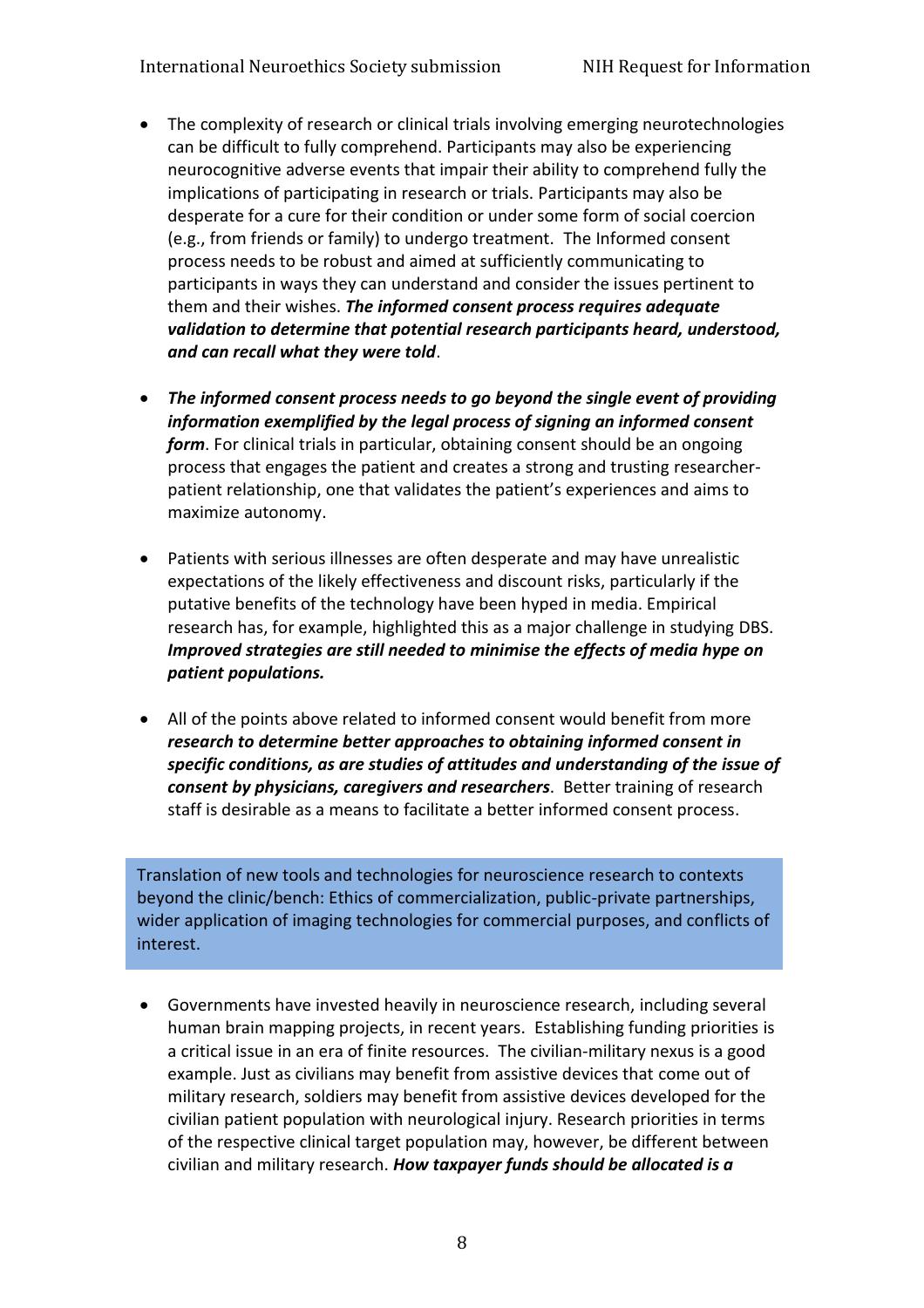*complex policy decision when one cannot predict what the next great advancement in neuroscience/technology will be. The need for public discussion on establishing national priorities is clearly needed.*

- In analogy to ethical codes for the development of robotic systems-the concept of "responsible robotics"– we emphasize the need for such an *ethical framework to include non-embodied software, "responsible algorithmics."*
- The commercialization of neurotechnological devices, particularly the increase in "do-it-yourself" brain stimulation devices like transcranial direct-current stimulation (tDCS) (Wexler, 2015; Wurzman *et al.*, 2016) and devices for EEGbased brain-computer interfacing raise concerns. Often these devices are marketed as enhancing human cognitive capabilities despite very little evidence for any positive and sustaining effect and risks of serious adverse effects such as skin burns (Horvath. *et al.*, 2015a, 2015b). The increasing use of emerging devices may require additional regulatory action. The current regulatory framework only covers the use of brain stimulation devices for medical purposes. The marketing of these products for enhancement or life-style devices is outside the scope of the FDA. *More research into different strategies to educate the public and perhaps regulate these direct-to-consumer devices is needed*.
- Public-private partnerships (PPP) are very often at the frontier of developing novel neurotechnological devices. However, there is a thin line between political overregulation inhibiting innovative PPP research and lack of oversight that may put subjects in neurotechnological trials at risk. Many companies not historically considered biotech (e.g., data security firms) are entering this space and could benefit from greater ties to government agencies (e.g., FDA, NIH). Moreover, since companies developing neurotechnological devices often operate transnationally and may seek approval of medical devices in different countries, the international harmonization of guidelines, policies and regimes for regulatory oversight of neurotechnological devices is important. There is a need, therefore, to gather information, review and analyze:

*(1) the current landscape of neurotechnological research and development and the proportion of public, private and PPP research initiatives respectively;* 

*(2) the proportion of novel neurotechnological devices in the last couple of years that were successfully translated from "workbench-to-bedside," those that were exclusively developed commercially for consumer purposes and those with a "dual-use"; and,*

#### *(3) journalistic reports and academic papers on misuse of neurotechnological devices.*

Depending on the outcome of this process, there could be a need to call for specific policy adjustments of PPP regulation and to publish trends of the use and misuse of neurotechnological devices.

 The increasing use of neuroimaging technology for commercial purposes like neuromarketing (e.g., inferring consumer preferences from brain activity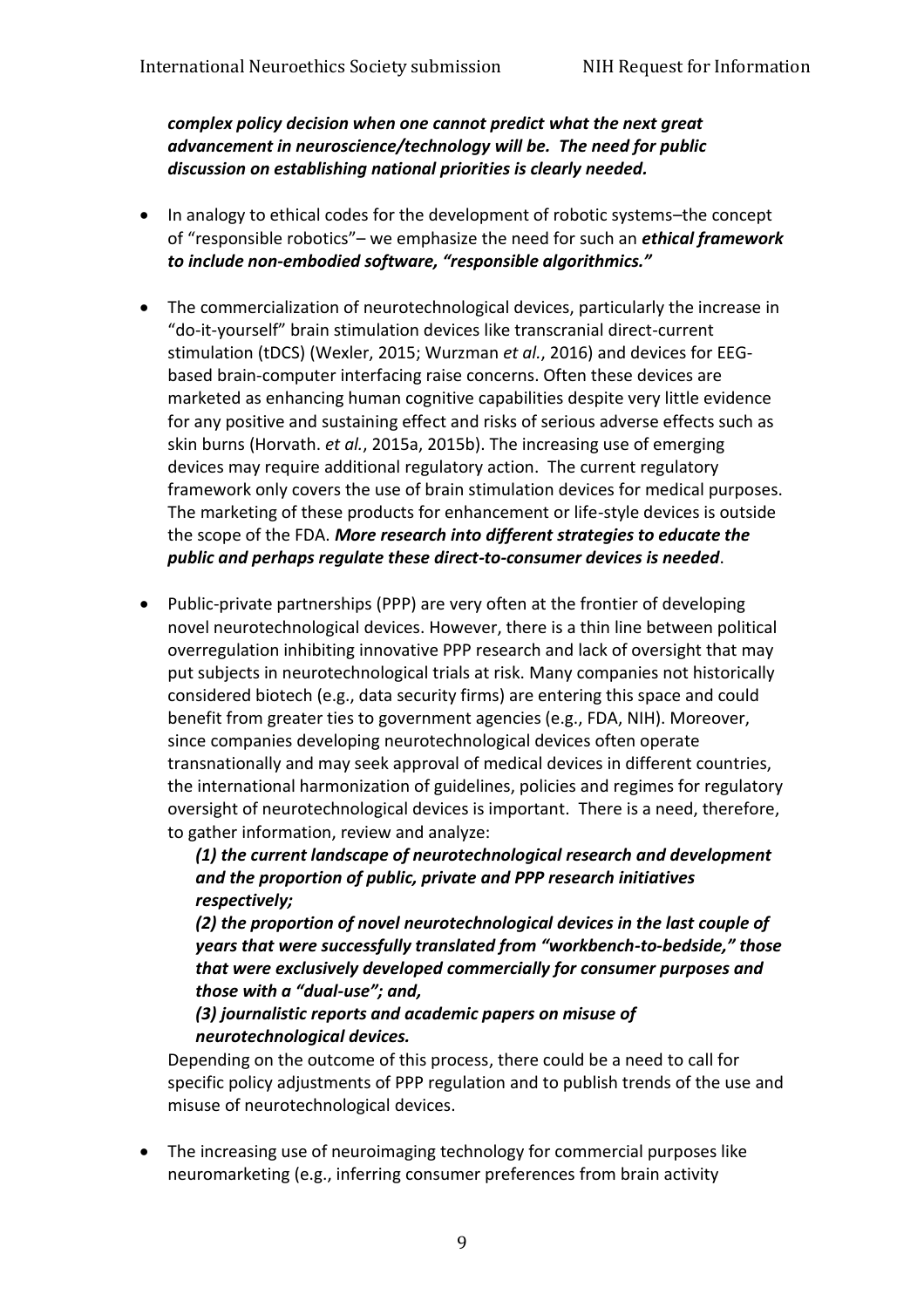measured when subjects are presented with particular products) is a reason for concern (Ariely and Berns, 2010; Murphy *et al.*, 2008). With the possibility to infer hidden intentions from neural activity using novel methods of data analysis, the appeal of "neuromarketing" to consumer-oriented companies is obvious. Hence, *there is a need to gather information, review, analyze and deliberate on*:

*(1) the extent to which companies use these tools for marketing purposes; (2) the existing guidelines on data privacy and security for gathering neural data for commercial purposes;* 

#### *(3) the data safety and security protocols and practices of companies catering to consumers.*

Depending on the outcome of these analyses, the effectiveness of existing consumer protections should be should be assessed in the context of the commercial use of neural data.

The use of ex vivo human brain tissue; including ownership and privacy issues.

• Some evidence in recent years points to a potential role of infectious agents (retroviruses, prion-like misfolded proteins) in the pathophysiology of neurodegenerative diseases like Alzheimer's dementia (Jaunmuktane *et al.*, 2015), fronto-temporal dementia (Diamond and Holmes, 2014) and amyotrophic lateral sclerosis (Li *et al.*, 2015). This raises potential concerns regarding the safety of medical professionals engaged in in-vivo (e.g., with invasive devices for deep brain stimulation or brain-computer interfacing) and ex-vivo (handling of neuropathological specimen) interaction with neural tissue as well as – potentially – for patients as well (sterilization of DBS equipment may not eliminate all pathogens). *It is important to gather information on the role of novel pathogens in neurodegenerative diseases and their potential hazards for medical professionals and patients, and to review existing guidelines for sterilizing medical equipment that is in contact with neural tissue and, if necessary, make recommendations towards amending these guidelines*.

Specific neuroethics questions that could be addressed using a focused research approach.

In addition to the neuroethics questions raised above, we add that research is needed to understand *the specific the impact of modern environmental change on biomedical and social understandings of brain and mental health, and how it aligns with ethical considerations, including those that relate to and integrate with emerging technologies* (Cabrera et al. 2016).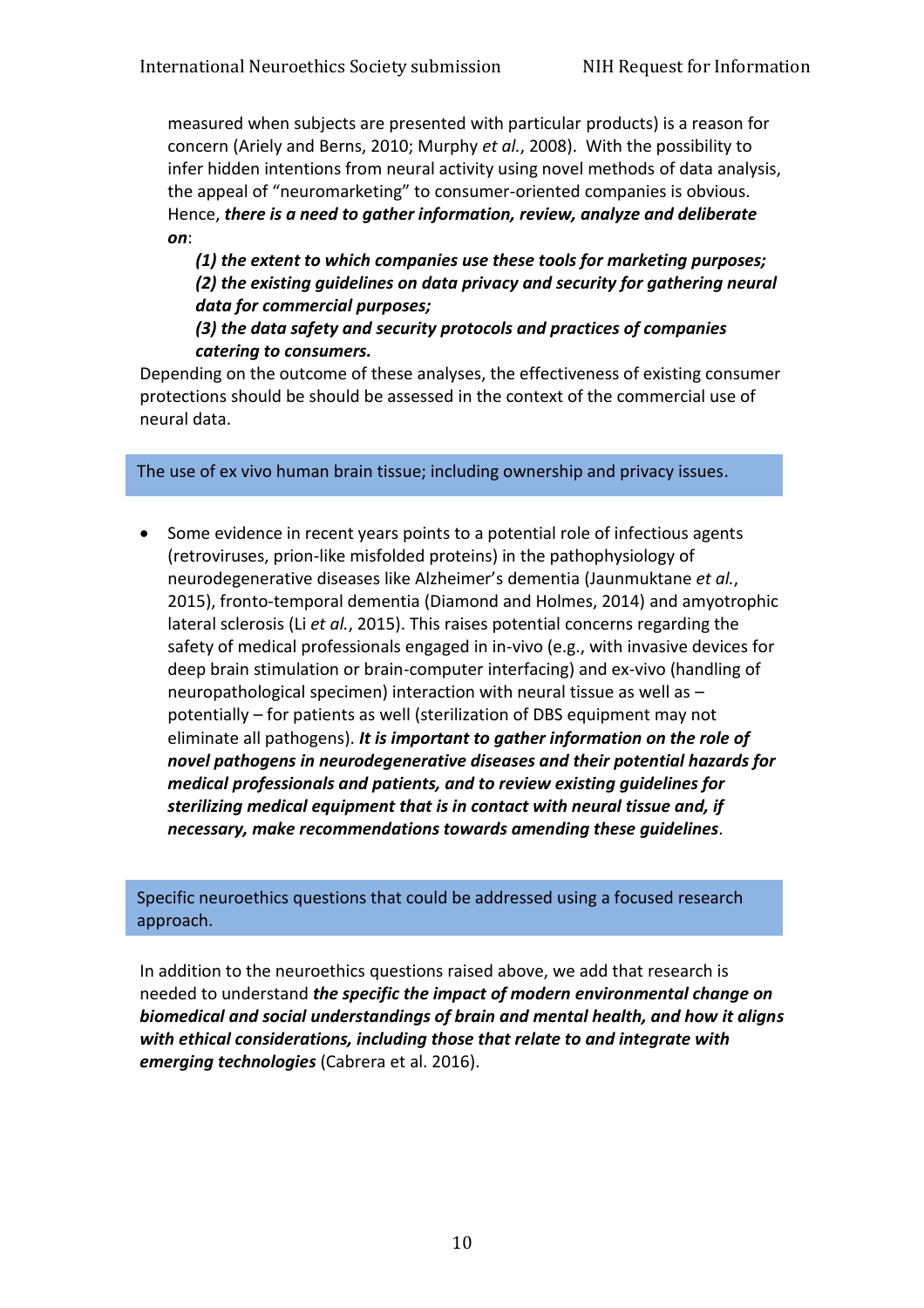References

Ariely D, Berns GS. Neuromarketing: the hope and hype of neuroimaging in business. Nat Rev Neurosci 2010; 11: 284–292.

Cabrera, L., Tesluk, J., Matthews, R., Chakraborti, M., Illes, J. Brain matters: From environmental ethics to environmental neuroethics. Environmental Health. 2016, 15:20-25.

Diamond MI, Holmes B. Prion-like Properties of tau protein: The importance of extracellular tau as a therapeutic target. J. Biol. Chem. 2014: jbc.R114.549295.

Habermas J. Three Normative Models of Democracy. Constellations 1994; 1: 1–10.

Horvath JC, Forte JD, Carter O. Quantitative Review Finds No Evidence of Cognitive Effects in Healthy Populations From Single-session Transcranial Direct Current Stimulation (tDCS). Brain Stimulation 2015a; 8: 535–550.

Horvath JC, Forte JD, Carter O. Evidence that transcranial direct current stimulation (tDCS) generates little-to-no reliable neurophysiologic effect beyond MEP amplitude modulation in healthy human subjects: A systematic review. Neuropsychologia 2015b; 66: 213–236.

Jaunmuktane Z, Mead S, Ellis M, Wadsworth JDF, Nicoll AJ, Kenny J, et al. Evidence for human transmission of amyloid-β pathology and cerebral amyloid angiopathy. Nature 2015; 525: 247–250.

Li W, Lee M-H, Henderson L, Tyagi R, Bachani M, Steiner J, et al. Human endogenous retrovirus-K contributes to motor neuron disease. Science Translational Medicine 2015; 7: 307ra153-307ra153.

Murphy ER, Illes J, Reiner PB. Neuroethics of neuromarketing. Journal of Consumer Behaviour 2008; 7: 293–302.

Wexler A. The practices of do-it-yourself brain stimulation: implications for ethical considerations and regulatory proposals. J Med Ethics 2015: medethics-2015- 102704.

Wurzman R, Hamilton RH, Pascual-Leone A, Fox MD. An open letter concerning do-ityourself users of transcranial direct current stimulation. Ann Neurol. 2016; 80: 1–4.

#### \*\*\*\*\*\*\*\*\*\*\*\*\*\*\*\*\*\*\*\*\*\*\*\*\*\*\*\*\*\*\*\*\*\*\*\*\*\*\*\*\*\*\*\*\*\*\*\*\*\*\*\*\*\*\*\*

#### **\* International Neuroethics Society, Response Action Task Force**

#### **Chair** Mark S. Frankel, PhD (INS Board of Directors) AAAS, USA